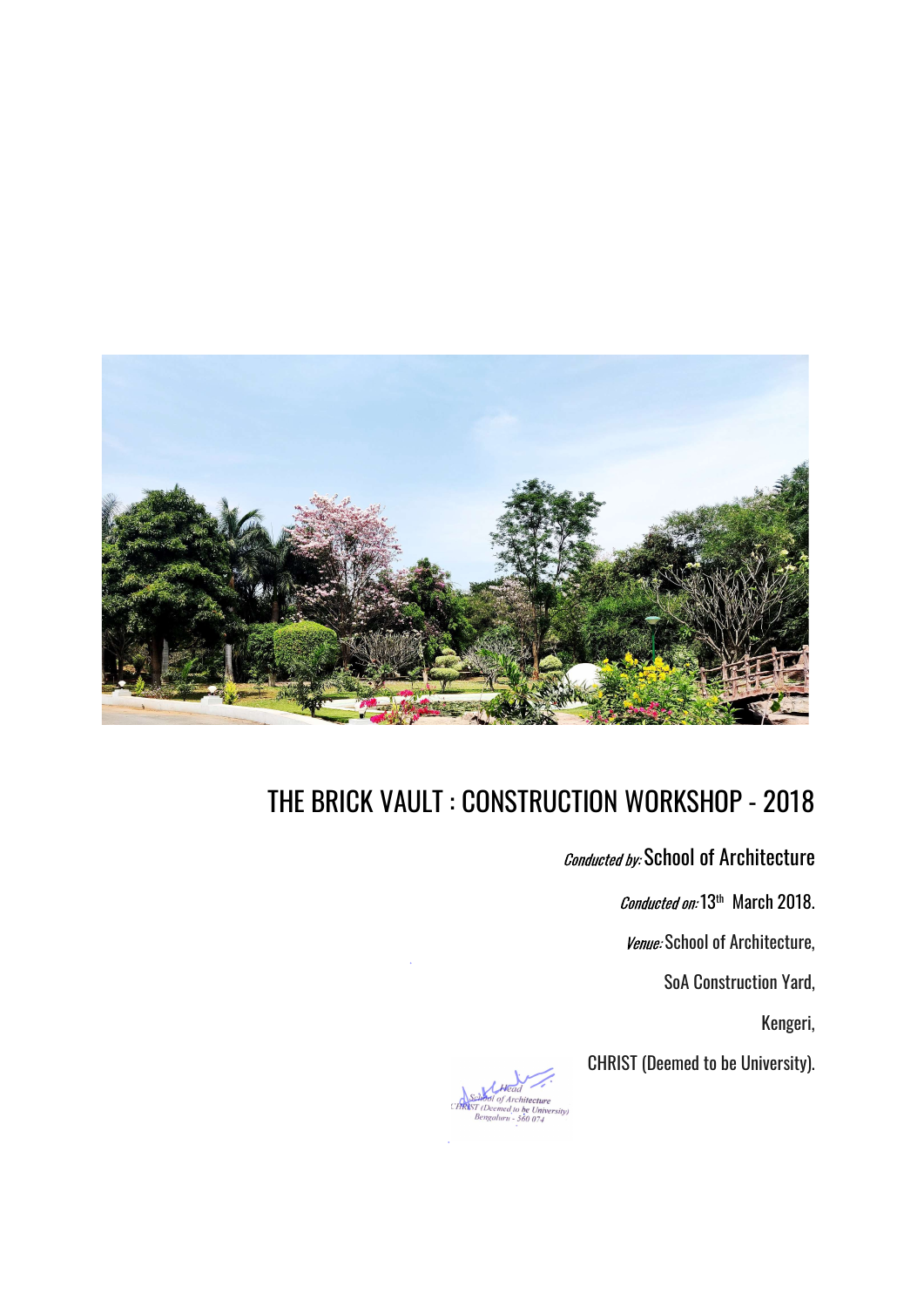

# About the Programme

## Objective:

To introduce the students to process of Brick vault construction. This was a practical approach to familiarise the students to the process while constructing the vault on site.

## Learning outcome:

Students will be able to demonstrate the understanding of Brick Vault Construction technique.

## Activities held:

Mixing of mortar, Application of mortar in brick construction, brick vault fabrication process and construction of vault.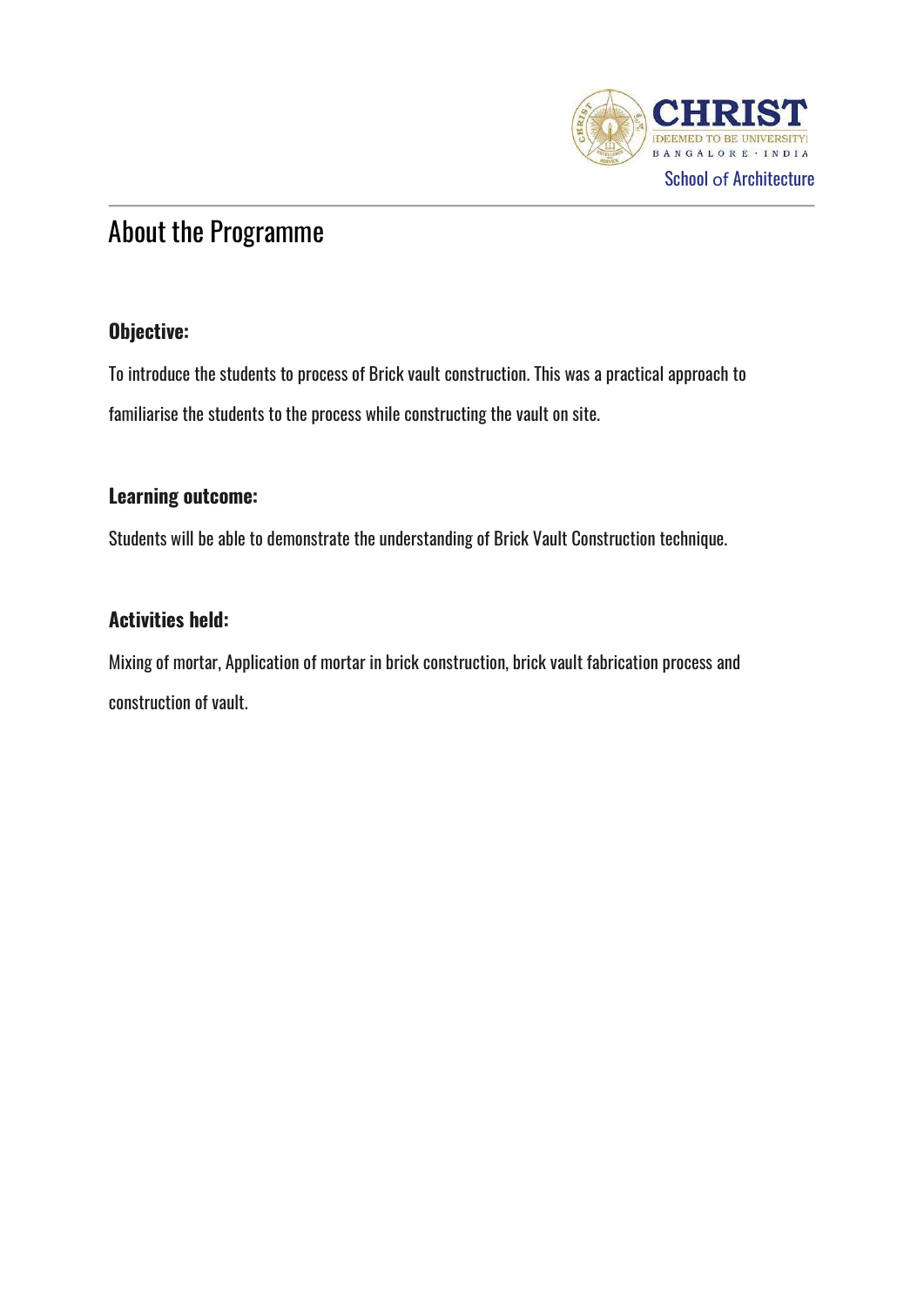

## Brochure / Poster:

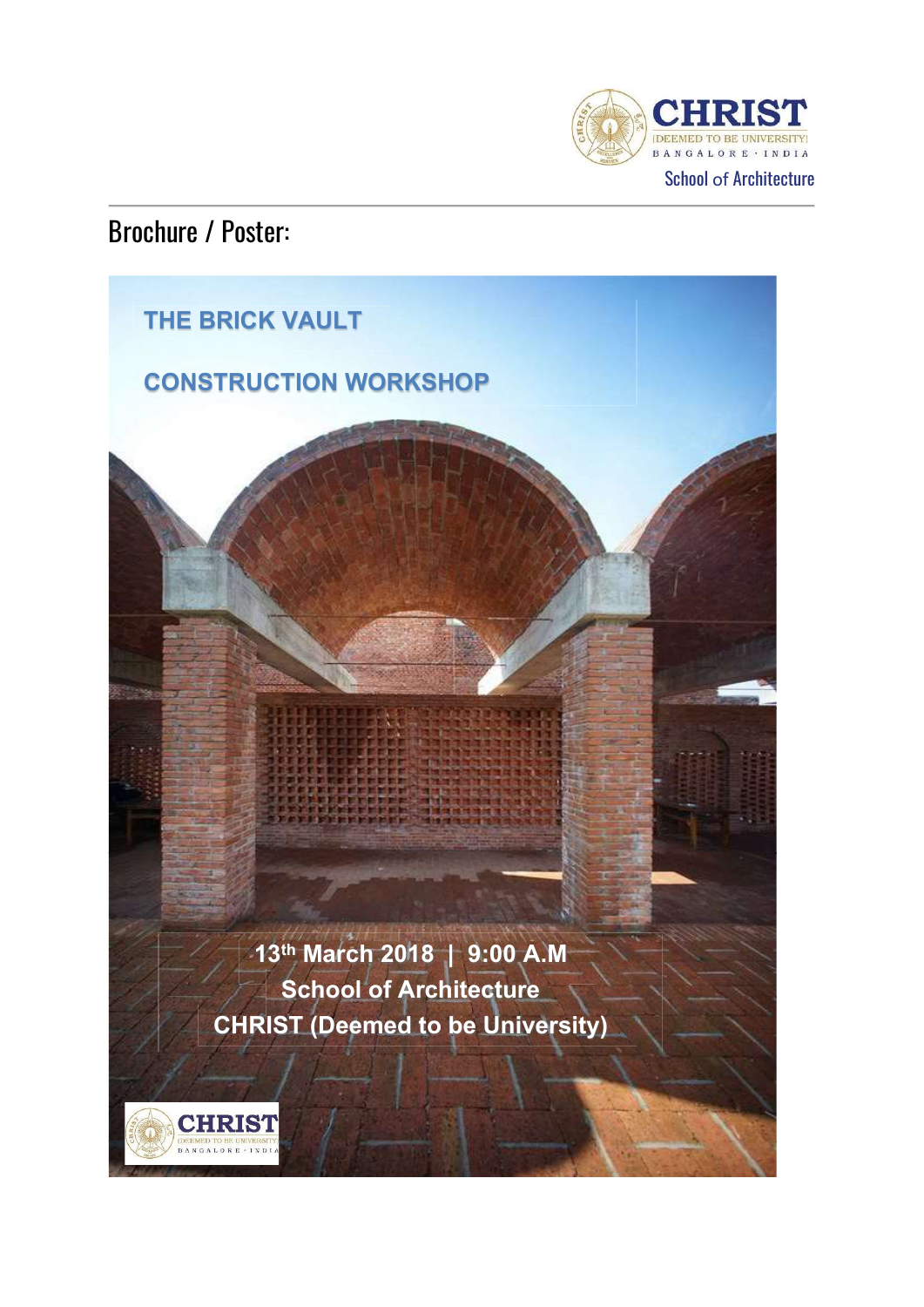

## List of Resource Persons:

1. | Ar. Rajesh Jain

Managing Director, Ichinen Architects Private Limited (IAPL).

Contact information Phone : 098861 98698



Rajesh Jain is the Managing Director of Ichinen Architects Private Limited (IAPL). He founded IAPL in 2008 – an Architectural Design Consultancy firm, Real Estate investment, development, technology and advisory platform – returning to his entrepreneurial roots after 18 years of lead roles with Indian and international Architectural projects across India, Oman and Turkey. His key strengths are formulation of successful understanding, Value based design, Creation of useful spaces, coordination with different variety of talents and prompt delivery. Under IAPL he developed the skill to design health based projects in various parts of India, Today India leads in providing world class health services to International client for which designers have played an important role. 2008 – an Architectural Design Consultancy firm, Real Estate investment, development, technology<br>and advisory platform – returning to his entrepreneurial roots after 18 years of lead roles with Indian<br>and international Arc Hospitals, commercial complexes, IT parks, Townships, Housings for masses, designed 5M sft of spaces and partnered with the largest business groups in India. He is commended for establishing a firm regarded as one of the best Architectural firm in Delhi and in India. Between 2003 and 2009, Rajesh served as CEA of SP & PS design studio, developing iconic highly profitable large for-sale commercial and gated residential communities properties. Between 1990 and 2003, Rajesh served in Consulting Engineering Services CES on various levels, developing various government buildings, Townships, Hospitals etc. He was also the Senior Architect Hospitals, commercial complexes, II parks, Iownships, Housings for masses, designed 5M stt of<br>spaces and partnered with the largest business groups in India. He is commended for establishing a<br>firm regarded as one of the b firm regarded as one of the best Architectural firm in Delhi and in India.<br>Between 2003 and 2009, Rajesh served as CEA of SP & PS design studio, developing iconic highly<br>profitable large for-sale commercial and gated resid

underground Metro stations; He was also the Senior Architect of the team appointed for auditing the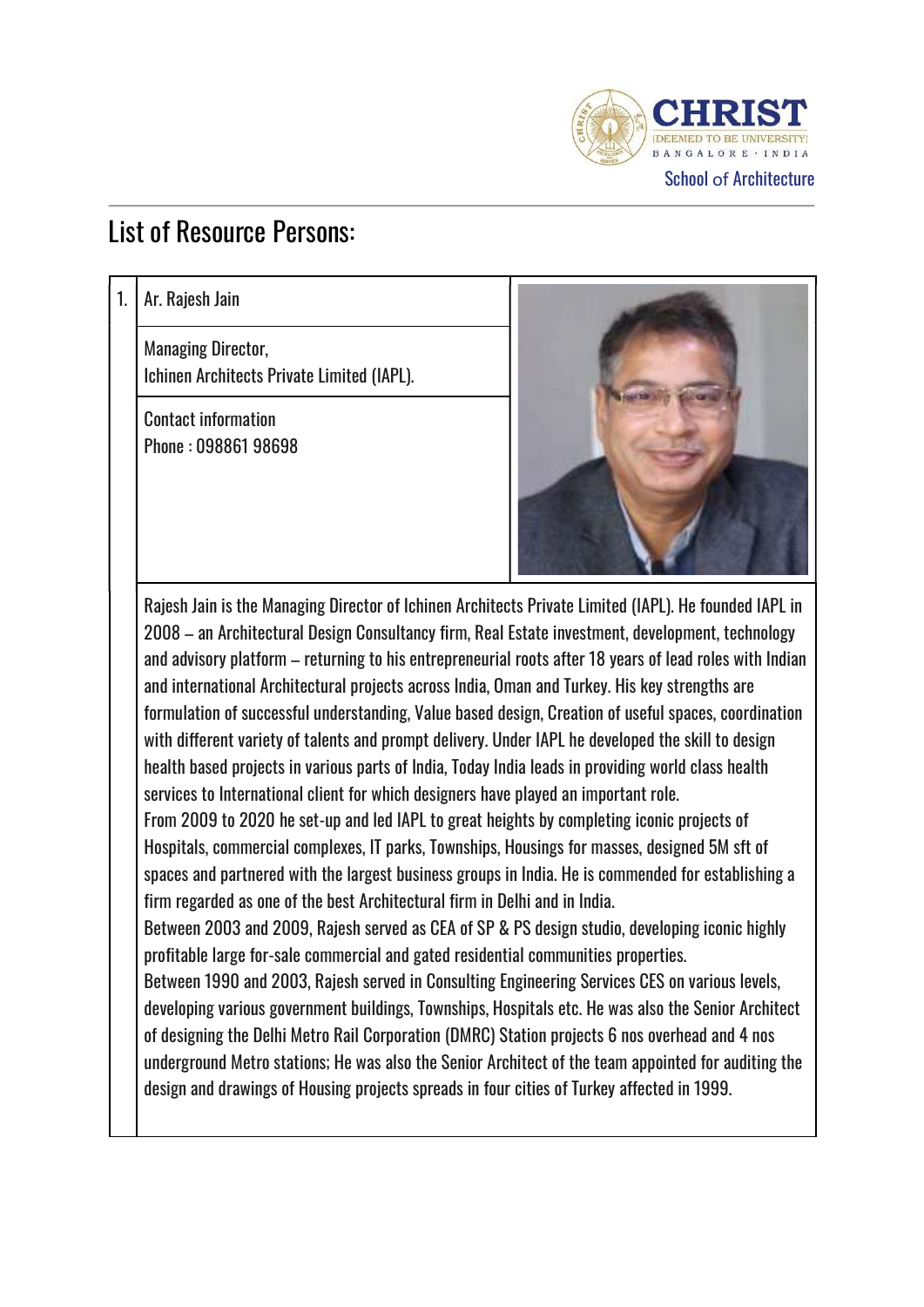

## Schedule of Events:

03 Hrs. – Preliminary introduction to vault construction and working with Brick and Mud Mortar A case study approach 12 Hrs. – Preliminary introduction to vault construction and working with Brick and Mud<br>Mortar A case study approach<br>12 Hrs. - Preparation of Mud Mortar, Form work for the vault from preliminary drawings to<br>steel frame fab steel frame fabrication.

## **PHASE 2 - Workshop**

18 Hrs. – Construction of the Brick Vault: A challenging task to set the form work, basic steps of Masonry and the construction of the vault course by course.

## PHASE 3 - Post-Workshop

36 Hrs. – Final completion of the vault.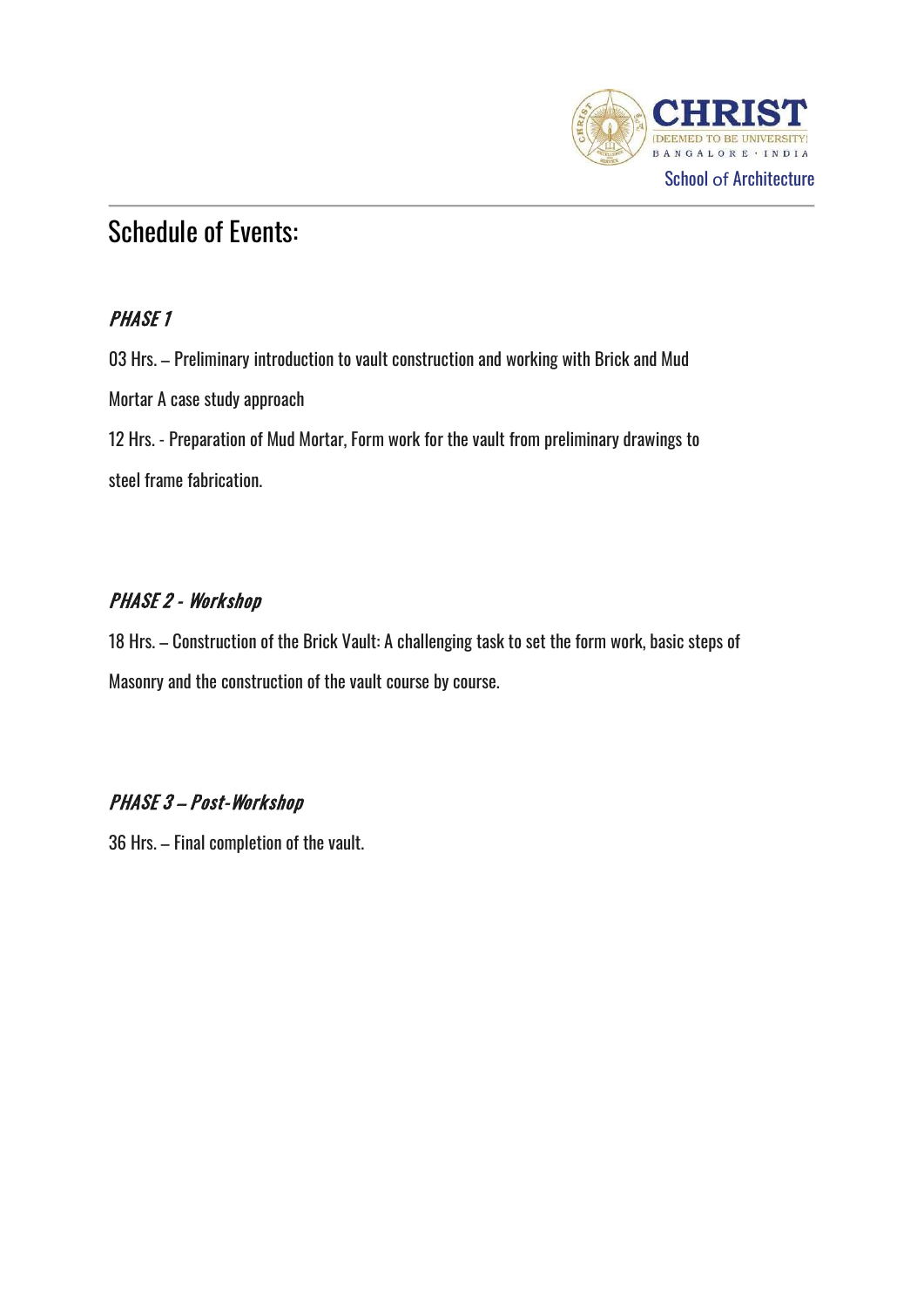

# Participants attended :

| C.No<br>$20 -$<br>20/SoA/SS<br>$W-1/$ | <b>Participant Name</b>     | <b>Affiliation</b> |
|---------------------------------------|-----------------------------|--------------------|
| <b>Students</b>                       |                             |                    |
| 1                                     | <b>JOEL THOMAS JOHN</b>     | CHRIST, SoA        |
| $\overline{2}$                        | NAVEEN MARIA FLEMING P      | <b>CHRIST, SoA</b> |
| 3                                     | <b>REHMAN BAIG</b>          | CHRIST, SoA        |
| 4                                     | <b>IYSWARYA J</b>           | CHRIST, SoA        |
| 5                                     | <b>JERSIAH JEYARAJ</b>      | <b>CHRIST, SoA</b> |
| $\overline{1}$                        | <b>PURBALI MAITRA ARUN</b>  | <b>CHRIST, SoA</b> |
| 8                                     | <b>SHALINI V</b>            | CHRIST, SoA        |
| 9                                     | <b>VISMAYA C A</b>          | <b>CHRIST, SoA</b> |
| 10                                    | POLINA HARSHIT SRI VATHSAVA | <b>CHRIST, SoA</b> |
| 11                                    | <b>AKASH SHRIKANT MANE</b>  | CHRIST, SoA        |
| 12                                    | THALLAPAKA KRISHNA REVANTH  | CHRIST, SoA        |
| 13                                    | A S NIKKITTA FAME           | <b>CHRIST, SoA</b> |
| <b>Faculty Members</b>                |                             |                    |
| 14                                    | Prof. Nitika Torvi          | <b>CHRIST, SoA</b> |
| 15                                    | Prof. Vijay Narnampatti     | CHRIST, SoA        |